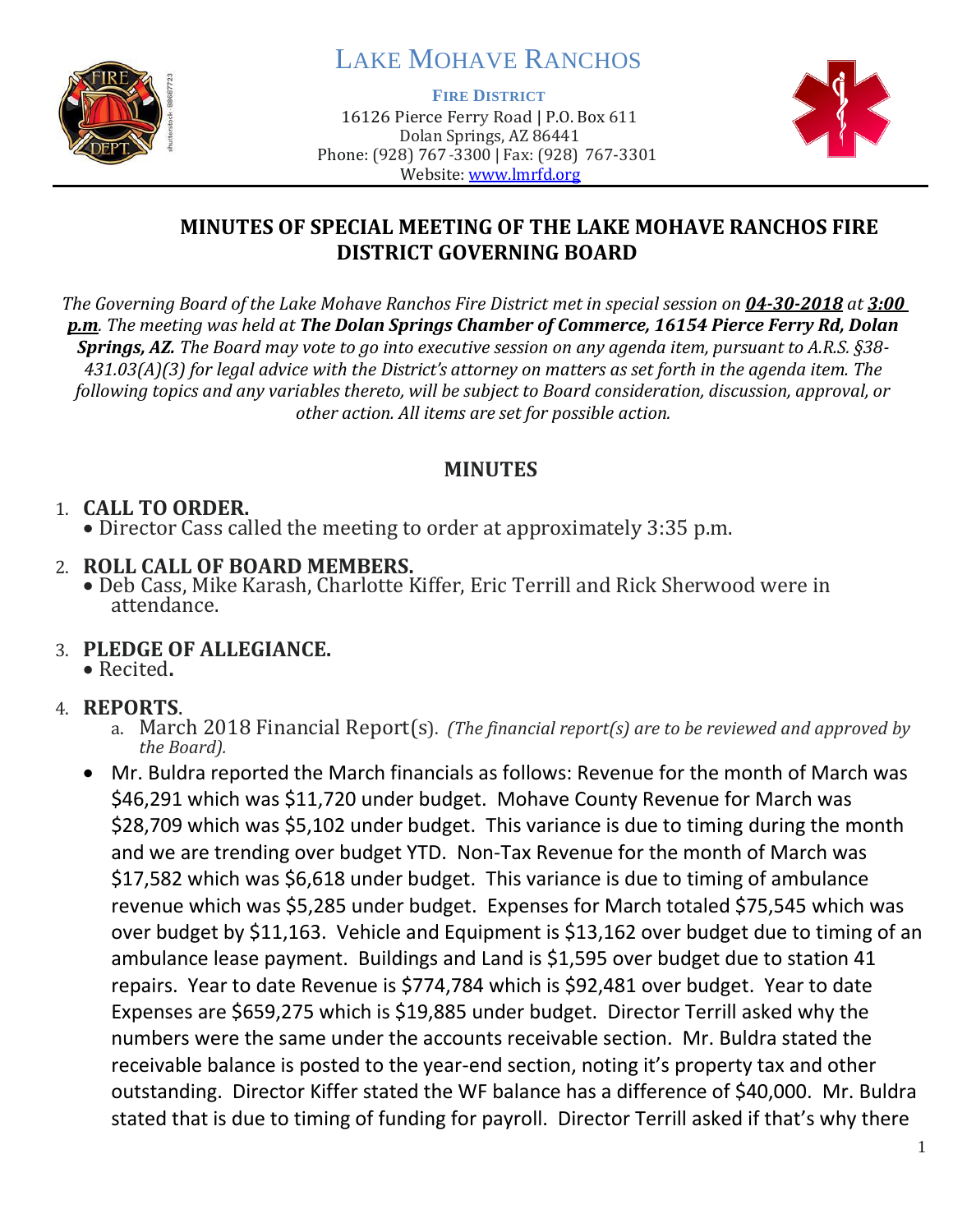is a difference in \$17,000 compared to last year. Mr. Buldra stated that is due to the Hall/Parker PSPRS payout and taxes. Mr. Buldra stated you really want to look at the cash accounts because those are not segregated funds. Mr. Buldra stated you have two accounts and the only reason we have a payroll account is because you can't have electronic funds come out of the County account. Mr. Buldra stated when you look at the total balance it's more indictive of what's going on. Director Terrill stated he noticed personnel costs were \$3,000 down, he asked if that what due to timing. Mr. Buldra stated that is due to PSPRS costs, showing we are budgeted for full-time positions that are filled and being covered by POC's, noting we don't have that PSPRS expense. Director Terrill asked why total expense reported over budget by \$11,000. Mr. Buldra explained that is due to timing of the ambulance lease payment. Director Kiffer asked about under the WF payroll account the \$12,675 is really the total of all the zeros reported. Mr. Buldra stated what QuickBooks does is generate the transaction that comes out of the bank account, but on the paychecks what it does is basically takes their net pay and makes it zero from the check standpoint, but puts the amount for direct deposit, which is recorded in that \$12,675. Director Kiffer wanted clarification for 'General Journal MRC'. Mr. Buldra stated that is the abbreviation for March. Director Kiffer asked if the \$10,000 deposit was ambulance revenue, Mr. Buldra advised that was correct. Director Terrill motioned to approve the March financials, Director Kiffer 2<sup>nd</sup>. All members present, in favor. Motion carried, unanimously.

5. **CALL TO THE PUBLIC & CORRESPONDENCE**. (*Consideration and discussion of comments and complaints from the public. Those wishing to address the Lake Mohave Ranchos Fire District Board need not request permission in advance. The Fire District Board is not permitted to discuss or take action on any item(s) that are not on the Agenda that are raised in the call to the public. However, individual Board Members may be permitted to respond to criticism directed to them. Otherwise, the Board may direct that staff review the matter or that the matter be placed on a future agenda. The Fire District Board cannot discuss or take legal action on any issue raised during the Call to the Public due to restriction of the Opening Meeting Law.)*

- NONE.
- ◆ Director Sherwood motioned to enter executive session, Director Karash 2<sup>nd</sup>. All members present in favor, motion carried unanimously.
- ❖ Executive Session began at approximately 3:45 p.m.
- 6. **EXECUTIVE SESSION – CONSENT AGENDA** *(The following items listed below are placed on a Consent Agenda).*
	- *1. Board of Directors may vote to go into Executive Session pursuant to A.R.S. §38-431.03(A)(1) for personnel matter, A.R.S. §38-431.03 (A)(3) for legal advice and pursuant to A.R.S. §38-431.03 (A)(4) to give direction to legal counselre:*
		- a. Discussion and possible action regarding: Personnel Matter: LMRFD Fire Chief Contract. (Board/Administration)
	- Director Terrill motioned to exit Executive Session and enter Executive Business,